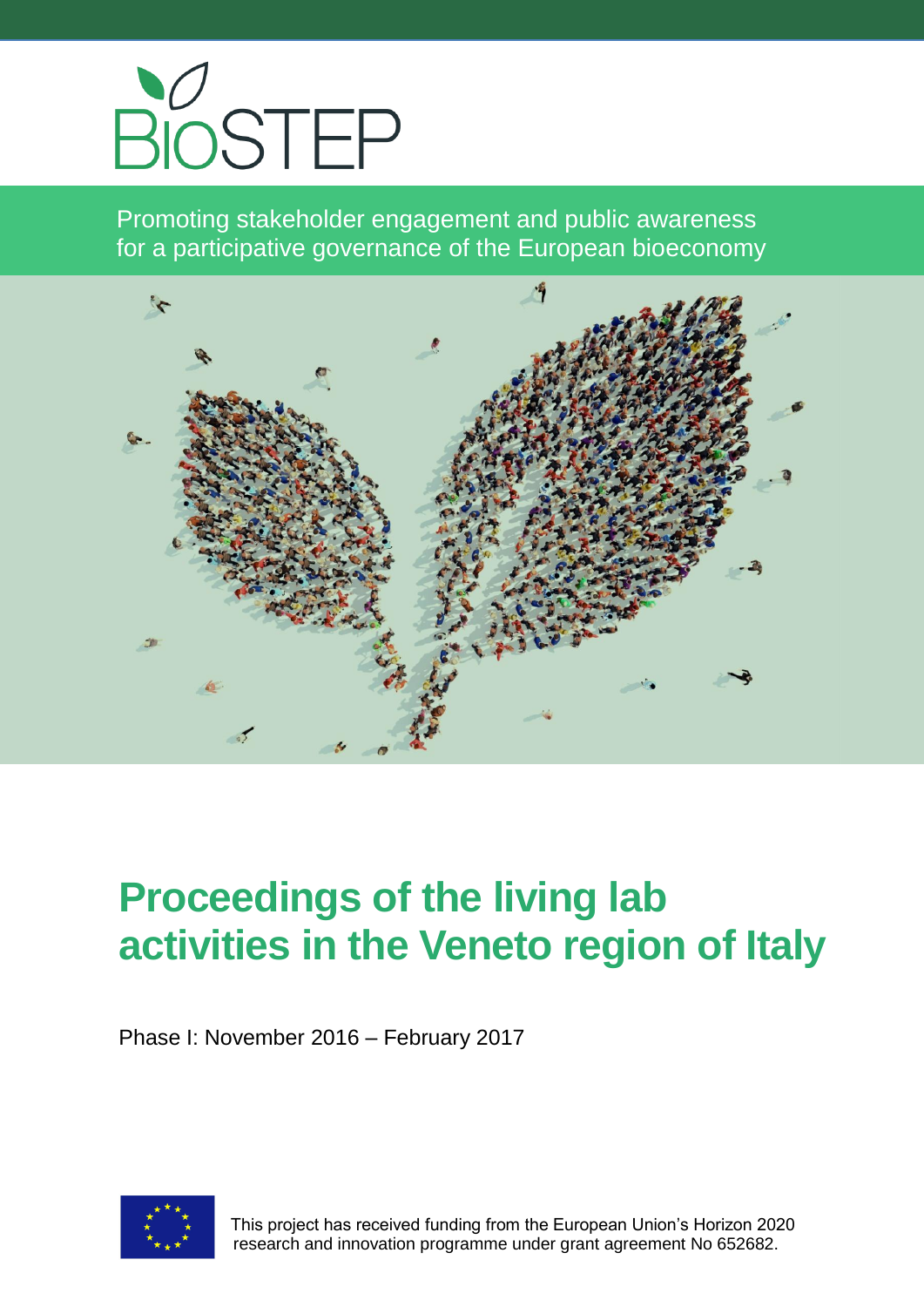### **ACKNOWLEDGMENT & DISCLAIMER**

This project has received funding from the European Union's Horizon 2020 research and innovation programme under grant agreement No 652682. Neither the European Commission nor any person acting on behalf of the Commission is responsible for how the following information is used. The views expressed in this publication are the sole responsibility of the author and do not necessarily reflect the views of the European Commission.

Reproduction and translation for non-commercial purposes are authorised, provided the source is acknowledged and the publisher is given prior notice and sent a copy.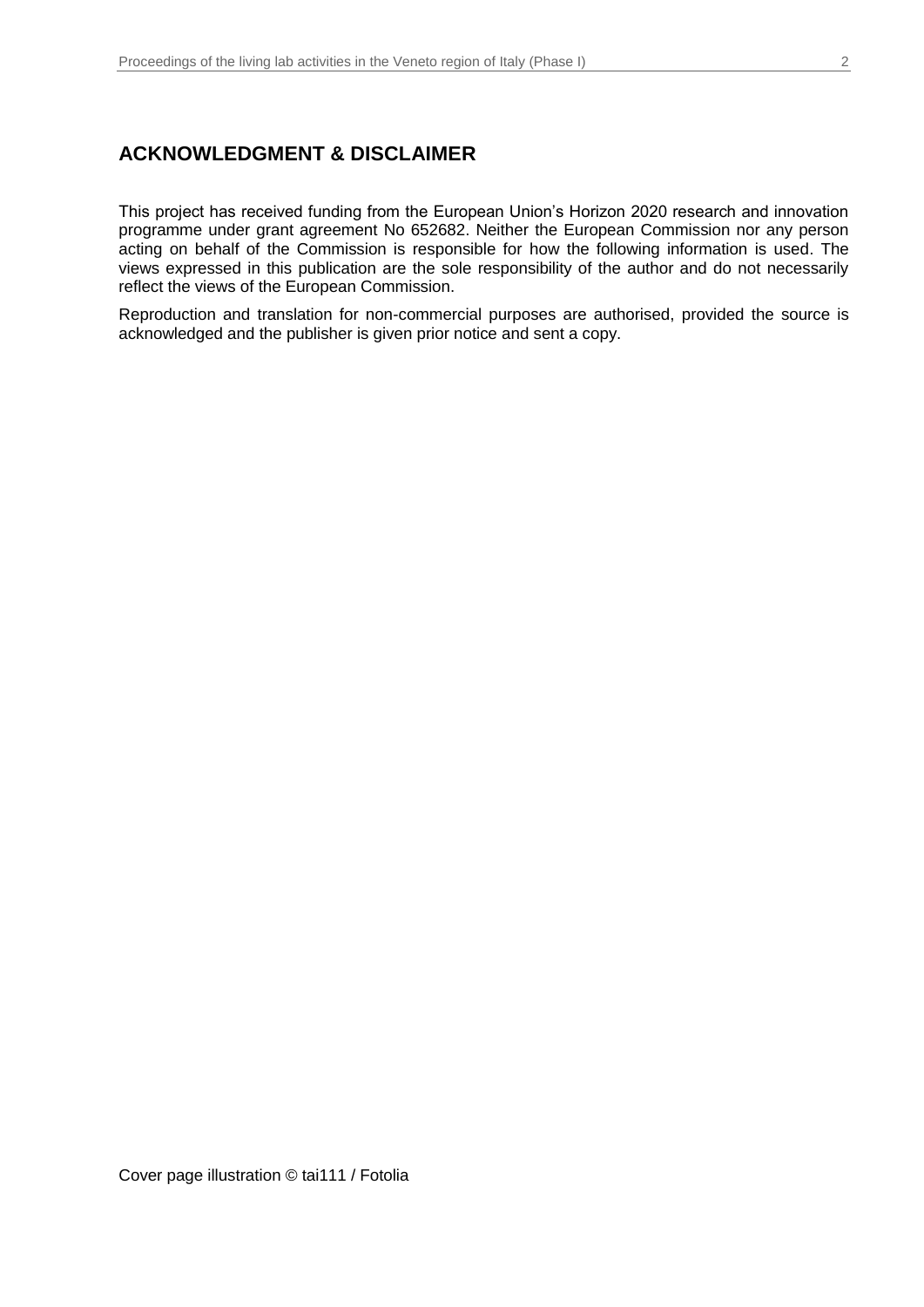### **KEY MESSAGES**

This document summarises the discussions, outcomes and findings of the first phase of BioSTEP's living lab activities that took place between November 2016 and February 2017 in the Veneto region of Italy. During this first phase, participants in the living lab discussed objectives and concrete ideas for the long-term development of the regional bioeconomy. The following key messages emerged from the discussions:

- A primary objective should be the creation of a regional network of bioeconomy actors. Such a network would benefit from a) a common glossary of bioeconomy terms and b) the adoption of an ethical code that protects patents and original ideas and prevents opportunistic behaviours that do not benefit the network as a whole.
- A strong network requires the cultivation of relationships between actors, particularly with university researchers, in order to create dialogue between the production and scientific research spheres. The ideal outcome of this is to optimize resource use and promote synergistic effects to increase productivity (systems, biomaterials, crops).
- Economic actors should strive for the vertical and horizontal integration of the supply chain, with the aim of building certified chains from the producer to the consumer. The creation of integrated supply chains between farmers, primary processors, and industrial users (even if belonging to different sectors, but interested in different biomass components) should be encouraged. This would ensure the emergence of integrated regional bio-refineries with the greatest environmental and economic benefits for the local communities.
- Crop diversification and herds in the wild can make a difference in the local economy of a region, preventing the abandonment of fields and ensuring sustainable management of the soil. However, they require a strategy of long-term support and development.
- Hemp cultivation and processing was identified as a possible way to realize the potential of the bioeconomy in the Veneto region. Questions still remain, however, concerning the related costs and timescale of implementation. Moreover, the existing unclear regulatory framework emerged as one of the fundamental issues to be dealt with. Potential strategic areas of business development to focus on relating to hemp development are seed, shives, straw and food and therapeutic uses.
- Participants of the living lab concluded that they are ready to focus on policy issues that they wish to be discussed by policy makers, local administrators and especially the Regional Government in the context of Phase II of the Veneto living lab. The activities carried out in Phase I were a preparatory step for the subsequent meetings, which will contribute to defining potential policy measures.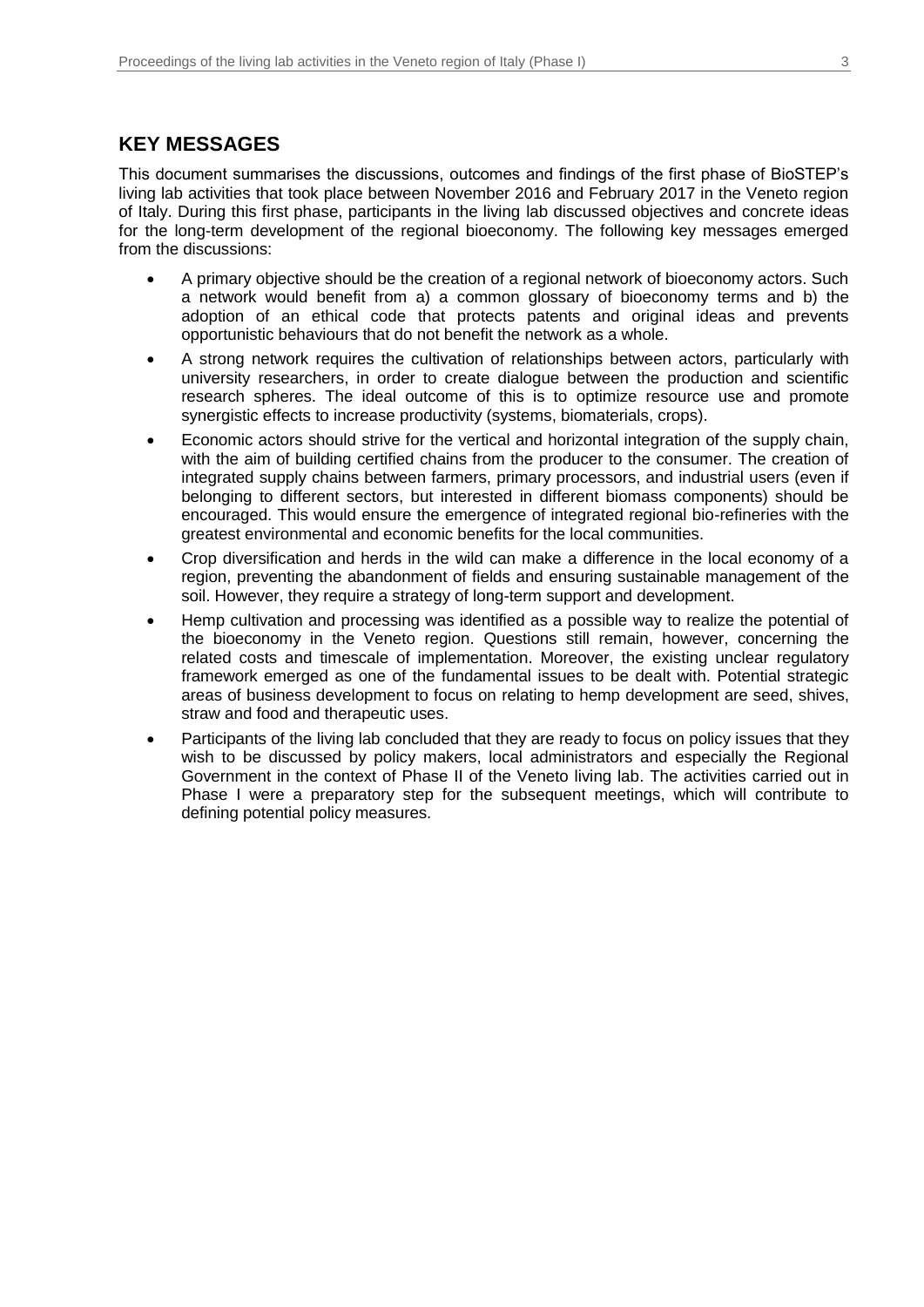## **Introduction: Living labs in the context of BioSTEP**

As part of its stakeholder engagement activities, the BioSTEP project aimed to design and implement so-called "living labs" to test good practices at the regional level. A living lab is a kind of public-private (and people) partnership that promotes shared open innovation among stakeholders who work in the same geographical area. The living lab approach is an innovative concept, where citizens and end users take an active role in so-called user-driven processes of innovation that could range from new products/processes or services to concerted regional strategies or policies/legislative proposals. Living labs allow for an interactive communication amongst actors in order to find innovative solutions to common needs. In this way, living labs can help to connect research and academia, centres for local development, exponents of the manufacturing sector like Chambers of Commerce, business clusters, trade associations, business incubators and experts as well as municipalities and other (local) government representatives.<sup>1</sup>

Specifically, BioSTEP applied and tested tools for participative governance of the bioeconomy in two regional case studies in Italy (Veneto) and Bulgaria (Stara Zagora). In the context of the living labs, alternative programmes of measures and their socio-economic and environmental impacts have been discussed with relevant stakeholders. The outcomes of the discussions are supposed to support regions in formulating appropriate and effective programmes of measures to foster their regional bioeconomies.

The living lab activities in the Veneto region of Italy were split into two phases: the first phase focusing on concept mapping and the second phase focusing on the development and discussion of concrete (policy) measures to support the development of the bioecomomy in the Veneto region (see Table 1).

|                | <b>Phase I</b>                                                                                                                                       |                                                                                                                                                       |                                                                                                                                                        | <b>Phase II</b>                                                                                                              |                                                                                                                      |                                                                                                                                                                    |                                                                                                                                                   |
|----------------|------------------------------------------------------------------------------------------------------------------------------------------------------|-------------------------------------------------------------------------------------------------------------------------------------------------------|--------------------------------------------------------------------------------------------------------------------------------------------------------|------------------------------------------------------------------------------------------------------------------------------|----------------------------------------------------------------------------------------------------------------------|--------------------------------------------------------------------------------------------------------------------------------------------------------------------|---------------------------------------------------------------------------------------------------------------------------------------------------|
| <b>Stage</b>   | Brainstorming<br><b>Creative</b><br>Phase                                                                                                            | Concept<br>Mapping                                                                                                                                    | Nominal<br>Group<br>Technique                                                                                                                          | Strategic<br>Community<br>Planning                                                                                           | <b>Pilot Action</b>                                                                                                  | Developing drafts<br>οf<br>strategies/policies                                                                                                                     | Developing<br>draft of<br>agriculture<br>policy<br>strategy                                                                                       |
| <b>Meeting</b> | 30.11.2016<br><b>Developing</b><br>bioeconomy<br>in Veneto<br>Definition of<br>objectives,<br>roles and<br>activities to<br>be developed<br>(Part I) | 20.01.2017<br><b>Developing</b><br>bioeconomy<br>in Veneto<br>Definition of<br>objectives,<br>roles and<br>activities to<br>be developed<br>(Part II) | 01.02.2017<br><b>Developing</b><br>bioeconomy<br>in Veneto<br>Definition of<br>objectives,<br>roles and<br>activities to<br>be developed<br>(Part III) | 16.02.2017<br><b>Developing</b><br>bioeconomy<br>in Veneto<br>Development<br>of<br>stakeholders'<br>strategic<br>action plan | 10.05.2017<br>Developing<br>bioeconomy<br>in Veneto<br>Debate<br>among local<br>policy actors<br>and<br>stakeholders | 17.05.2017<br><b>Developing</b><br>policy strategies<br><b>Discussion</b><br>between<br>Regional<br>Department for<br>Research &<br>Innovation and<br>stakeholders | 28.06.2017<br><b>Agricultural</b><br>policy<br>strategies<br><b>Discussion</b><br>among<br>represent-<br>tatives of the<br>agricultural<br>sector |

#### **Table 1: Overview of the Veneto living lab activities**

 $\overline{a}$ 

The Veneto living lab activities connected technologies, skills, different perspectives from stakeholders and local policy actors and, most of all, collected data to be analyzed and evaluated. This document summarizes the outcomes of the first phase of the Veneto living lab. To encourage involvement and co-creation, stakeholders participated in focus groups and brainstorming sessions followed by concept mapping and nominal group techniques sessions and in-depth interviews. All of these moments were crucial to sharing knowledge amongst experts (entrepreneurs, farmers, NGO/CSO representatives, and researchers), combining distinctive visions from different stakeholders, and drawing up possible policy actions.

 $<sup>1</sup>$  Detailed information on the Living Lab concept can be found in the Annex to this document.</sup>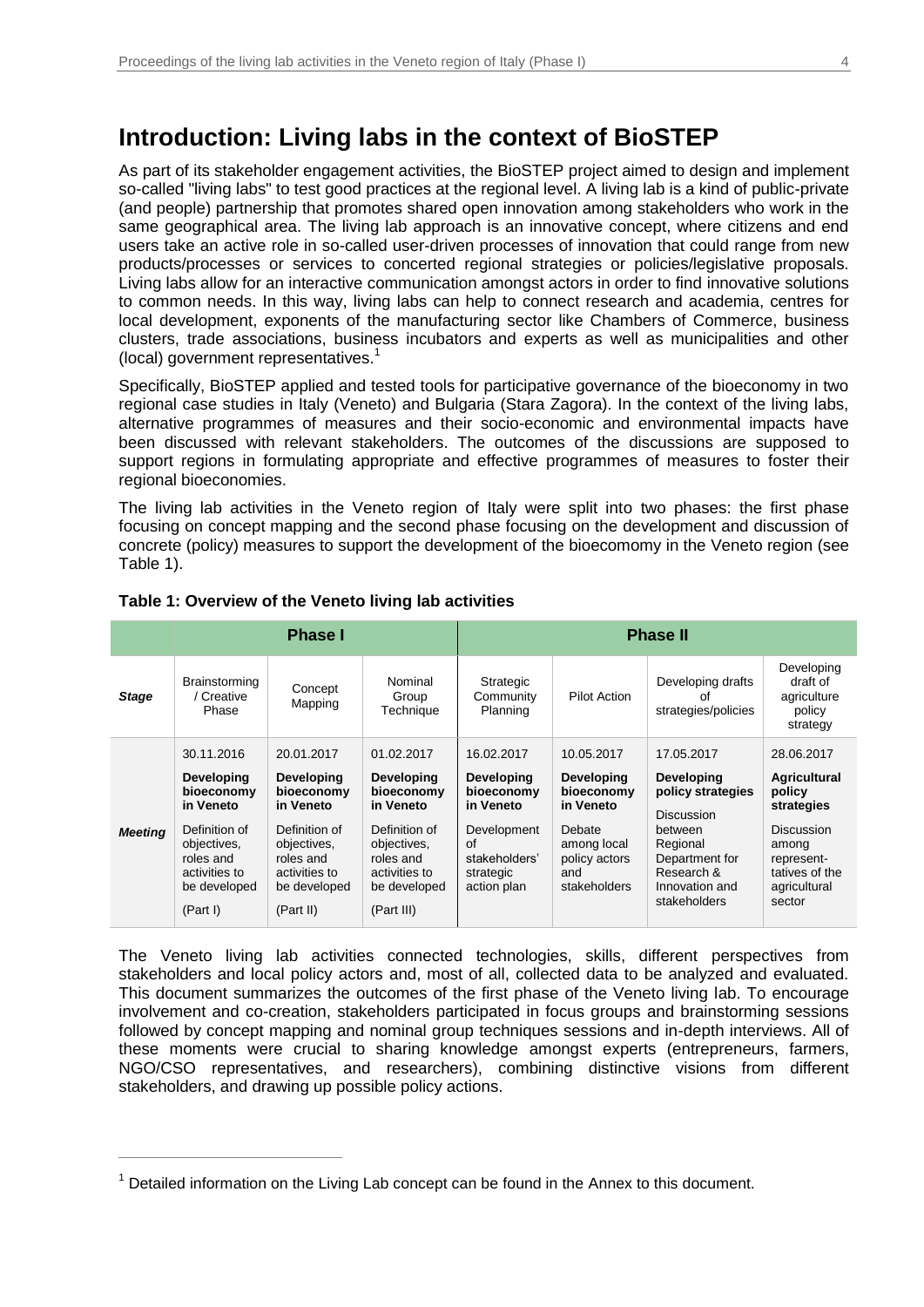Phase I of the Veneto living lab involved people who are committed to the improvement of the bioeconomy sector. Participants were recruited from a comprehensive list of stakeholders at the regional/national scale interested in discussions about the future development of Europe's bioeconomy. The group was then expanded through a snowball sampling procedure. The aim of the living lab process was to outline a set of policies that can enhance and boost best practices in order to coordinate and improve the effectiveness of bioeconomic actions. We collected the voices of different stakeholders and let them engage in a dialogue on different topics: the potential of networking with other bioeconomic actors, the critical issues to be addressed in the bio-business sector, the willingness to cooperate with other conventional and bio-actors, etc. The Working Group was composed of industry representatives, entrepreneurs, farmers, scientists and policy makers. Overall, 18 bioeconomy stakeholders from the Veneto region participated in the meetings.

# **Meeting 1: Brainstorming**

The first living lab meeting took place on 30 November 2016 as part of the creative phase. The meeting was attended by 20 stakeholders representing companies and consultants belonging to the building and construction industry, small farmers from the mountains/high plains of the Veneto region, a large industry processing cereals and oilseeds, consortia and associations, research institutions, innovation agencies.

During this meeting, stakeholders were encouraged to freely express "items" (actions, initiatives, requirements, expectations) concerning what in their opinion should be implemented for (and by) an effective bioeconomy network at the regional/national scale. The objective of this brainstorming session was to define stakeholder views for long-term planning in the bioeconomy. The following issues were highlighted:

- The need to define a common glossary/language.
- The formulation of a code of ethics with confidentiality clauses.
- The definition of a specific disciplinary for production and tracking of bio-based products.
- The implementation of a bioeconomy marketing and communication strategy.

During the open discussion, the participants stressed that it is necessary to (re)construct the value chains related to the bioeconomy. This should be done in order to be able to return a part of the added value produced by the regional bioeconomy at the base of the supply chain and to highlight what is actually organic and what is (only) bio-based in the basket of consumer goods. In this context, some doubts were raised by participants concerning the soundness of the current Council Regulation (EC) No 834/2007 on organic production and labelling of organic products<sup>2</sup>, e.g. because there is no explicit attention to existing biodiversity conservation as the focus is very much on agronomic procedures and less on the environmental context of organic agriculture.

Concerning the role and function that small and large-scale agriculture should play in the bioeconomy and their relationship with industry, participants agreed that it is fundamental to distinguish among:

- Mountain/marginal farming lands.
- Lowland agriculture.

 $\overline{a}$ 

Power relations of agriculture with industry.

According to the participants, one of the main problems they face is that the primary sector and the processing and manufacturing industry are usually distinct poles that do not talk very much to each other. In fact, the construction sector (building materials, wood, coatings, adhesives paints, etc.) normally does not use Italian raw materials because of unsatisfactory trade-offs between costs and quality/levels of service, except in rare cases. The industry tends to stifle the primary sector by imposing price controls, size standards, product quantities and agricultural techniques that are

<sup>2</sup> http://eur-lex.europa.eu/LexUriServ/LexUriServ.do?uri=OJ:L:2007:189:0001:0023:EN:PDF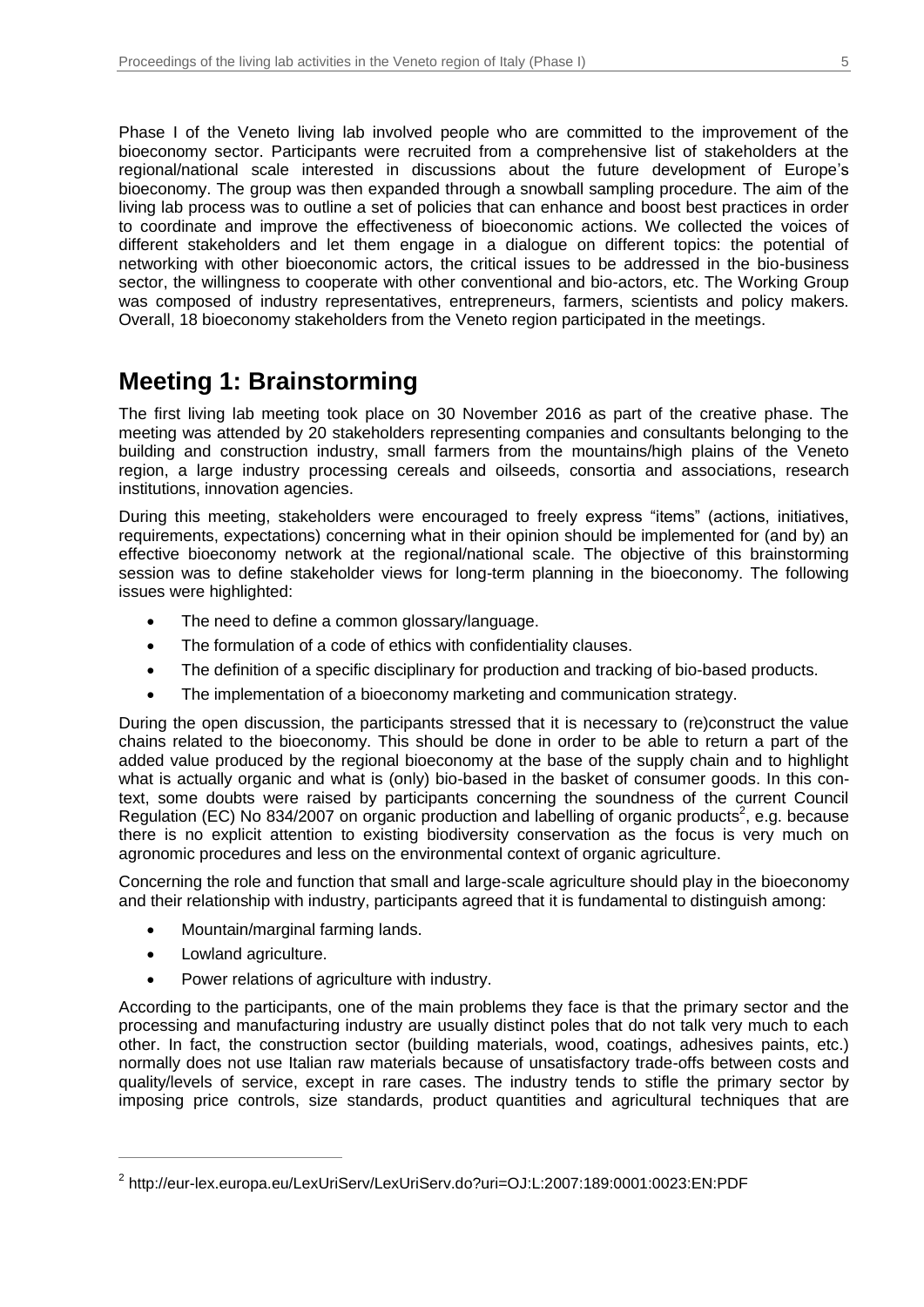difficult to reconcile with environmental and social sustainability and proper land management (as is the case of Prosecco wine, South Tyrolean apples or intensive dairy farms).

The participants held that, in order to continue building a local bioeconomy network, it is required to identify the processes underlying the bioeconomy that already exist, distinguishing between the bioeconomy that feeds the organic sector(s) and that which feeds into non-organic but bio-based products. Another output of the brainstorming session was that it is more appropriate than ever to focus on what can be truly innovative to avoid producing certain distortions typical of the green/biobased economy $^3$ .

Several Italian quality/origin labels such as Denominazione di Origine Controllata (DOC), Denominazione di Origine Controllata e Garantita (DOCG), Protected Geographical Indication (PGI) or Traditional Speciality Guaranteed (TSG) are very often insufficient to protect the quality of production, including the "talking label" (QR code) introduced as a possible tracking measure. The QR code is a well-established technology, which does not necessarily guarantee the traceability of the supply chain because it always depends on how the database to dip into has been built. In the case of small local productions (PPL), whether from plains or mountain origin, these are (more) sustainable by their nature, but one needs to understand what farmers need to be competitive and to make a dent on the bio-economy market.

According to the participants, small farmers are not taking advantage of the large-scale distribution channels and struggling to reach the final consumer despite possibly having an excellent product that they are not able to sell directly. The creation of integrated supply chains between farmers, primary processors, and industrial users (even if belonging to different sectors, but interested in different biomass components) should be encouraged. This would ensure the emergence of integrated regional bio-refineries with the greatest environmental and economic benefits for the local communities.

A successful strategy that aims to conquer markets and authoritativeness should include not only all the components that can contribute to success – farmers, industries of the various related segments, and research – but also large-scale distribution (e.g. packaging and/or disposable products), collection and disposal services and environmental associations (for dissemination activities, environmental education and awareness).

Crop diversification and herds in the wild can make a difference in the local economy of a region, preventing the abandonment of fields and ensuring sustainable management of the soil. But they require a strategy of long term support and development.

In case relevant actors decided to go for a feasibility study and business plan of hemp reintroduction in the Veneto region, market demand would need to be either existing or to be stimulated. The versatility of hemp as well as the versatility of many other natural textile fibres that just a few years back were cultured/grown in Italy (as is the case of nettle, silk etc.), has long been known, but their cultivation would need to be profitable today. The question is at what cost and what timescale an implementation can be envisaged.

According to the participants, it is important to promote the market for bio-based products through dissemination tools (exhibitions, fairs, etc.), to improve awareness and stimulate and incentivise green procurement on the other side. Stakeholders must promote the services and standards to ensure the maximum benefit of this transition to bio-based products (e.g. the separate collection of compostable products – i.e. compostable bio-plastics, cellulose, and organic fabrics – so as to ensure a sustainable final fate for these products). Participates stressed that it is very important to provide users and stakeholders with the information to develop tools such as information campaigns for the public, individual consumers, educational sector, young people, etc.

 $\overline{a}$ 

 $^3$  http://web.unep.org/greeneconomy/blogs/price-right-signals-distortions-and-patches-greening-finance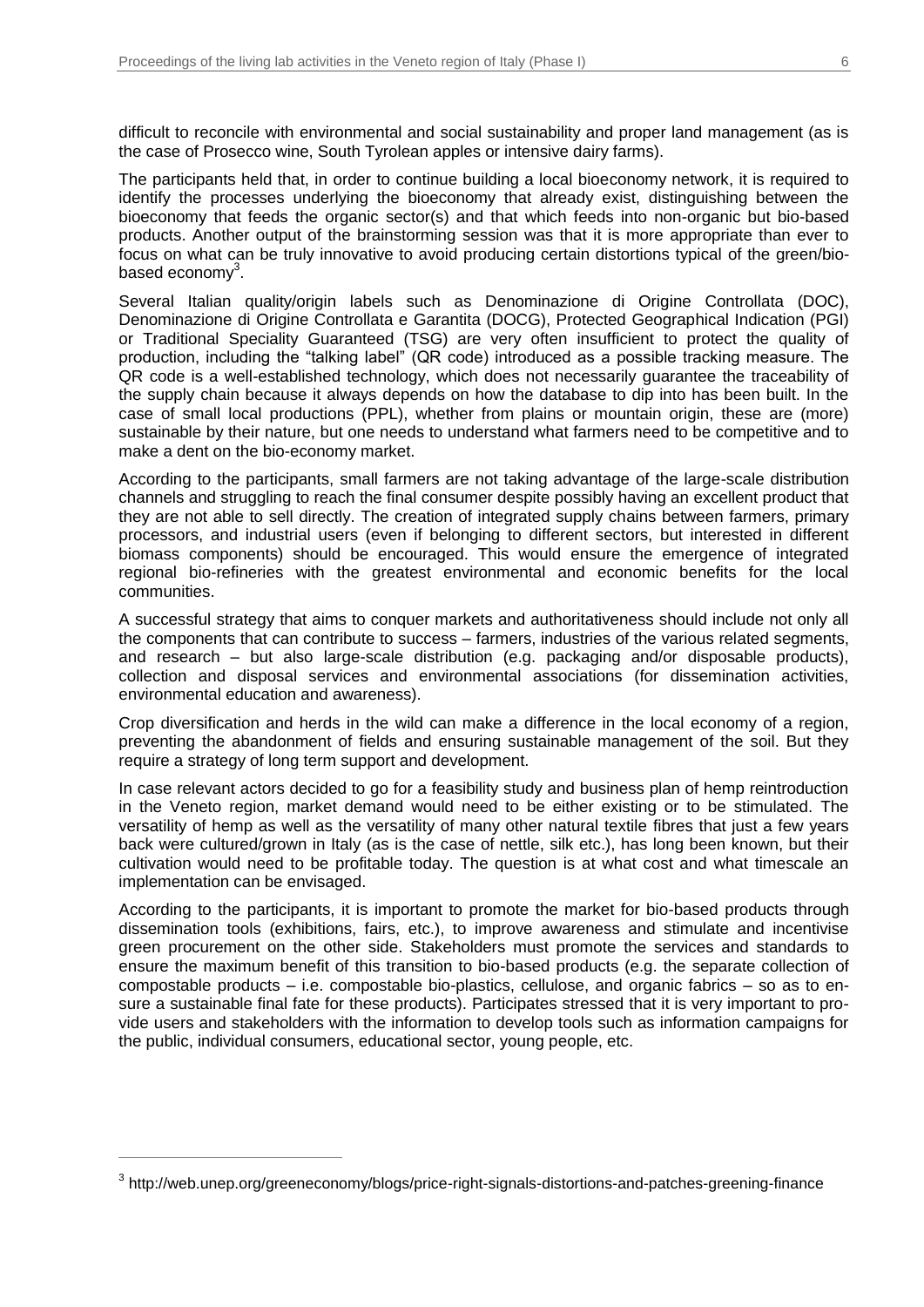# **Meeting 2: Conceptual maps, semantic clusters (clouds) and a draft pilot project for a hemp supply chain development**

The second meeting focused on concept mapping activities and was attended by 18 stakeholders. A request that arose from the participants in the first meeting was to propose a possible pilot project to be implemented according to its feasibility analysis during the living lab. In response to interest across the majority of participating stakeholders, the potential development of a regional supply chain for hemp cultivation and processing was selected and experts were invited to describe how this could be accomplished.

The meeting took place on 20 January 2017 and the main activities were:

- Defining logical connections and semantic groups to cluster actions derived from the brainstorming phase.
- Discussing with experts about hemp cultivation and products/channels to reach the market.
- Developing ideas for connecting different stakeholders who focus on bio-products cascading from multi-functional hemp (and diverse crops) cultivation.

Items provided by stakeholders gave us the chance to derive a conceptual map of the whole network of participants as a result of a multi-dimensional scaling process, i.e. to bring together in clusters semantically-coherent actions. These will be further used the third meeting (Nominal Group Technique). During the concept mapping session, stakeholders selected the items (proposed actions) identified during the previous meeting and were invited to gather into clusters consistent actions that they believed to belong to the same semantic areas. The nexus can be of a causal relationship, or more simply of conceptual closeness.

The group, after having discussed possible pilot projects, had the opportunity to reflect on the margins and costs to be incurred from the cultivation and subsequent processing of hemp; to this end, experts on the subject were invited to share their experience and point of view. As far as hemp cultivation is concerned, the seed harvest allows for the production of other products; however, the seeds can only be harvested during a several-month time frame each year, and one must look at several varieties of hemp to get more results.

With regard to the regulatory framework, it is of relevance here is that the Ministry of Health recently issued a new law, No. 214 of 2017 and the implementing regulations on the allowed rate of THC (*Tetrahydrocannabinol*). A new provision for the promotion of hemp cultivation will be published soon. At the present time, the relative uncertainty in regulations concerning hemp cultivation and more specifically the THC content allowed are slowing down the possible implementation of such a supply chain on a larger scale. The topic of the missing/unclear regulatory framework for the bioeconomy emerged as one of the fundamental issues to be dealt with.

Hemp can be used for making flour and oil. Considering the history of the crop in Italy and especially in Veneto, it is disappointing to think that hemp was supplanted with the arrival of oil and fossil-based sources and that now Italy imports some 85% of the product. The necessity of operating with appropriate varieties of hemp and with machines suitable to the type of hemp and to the harvesting of different hemp parts (dry straw, seeds, leaves, flowers to produce medicines, nutraceuticals, cosmetics, oils and food supplements etc.) requires experience and an attentive evaluation of tradeoffs. From 800 kg of seeds per hectare (the optimal yield for some hemp varieties), around 250 litres of oil can be extracted. This oil contains 1% CBD (cannabidiol, 10 mg/kg); that is, 2.5 litres could be sold for 7,500 €. Overall, however, the cannabinoids present can reach 20% in weight of the inflorescences and an output of 30,000 € per hectare when using a 10% fraction of the plant.

In green construction, hemp-based panels are used as coats for buildings and provide exceptional thermal and acoustic insulation. Hemp can also be used to substitute wood, thereby delivering a lighter material. For instance, the furniture giant IKEA is thinking about using it to reduce the weight of its panels, which constitutes the greatest deterrent to the purchase of furniture to be assembled. According to the presentations held by the experts, the four strategic areas of business development to focus on are: seed, shives, straw and food and therapeutic uses, although the latter remains to be developed, partly because of gaps in national regulations. Furthermore, hemp allows for a high production of biomass and it requires little fertilizer. The use of bio-digesters could favour the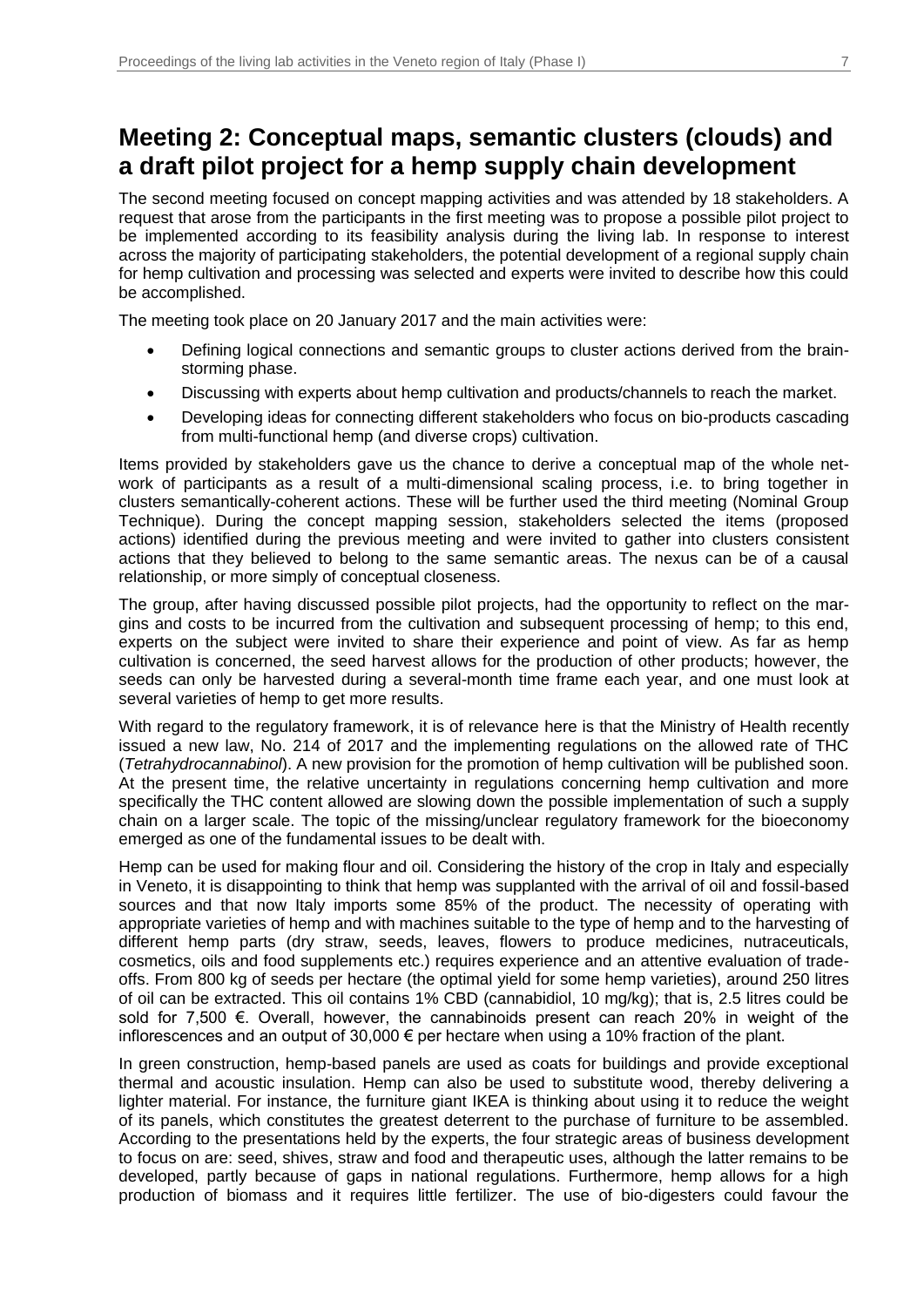processing of hemp fractions that do not yet have strong market penetration, thereby increasing revenues.

The participants concluded that it is time to start growing hemp extensively again. Every year there are farmers who sign contracts to make their fields available to third parties for this purpose, but many of them are cheated. The bioeconomy Working Group is an opportunity to seriously invest in the creation of a transparent and innovative supply chain.

This meeting allowed the people present to deepen their knowledge about hemp, including those who belong to the agricultural world but also to the field of biomaterials, biofuels and the construction sector. Together, they were able to evaluate the opportunity to reconstruct from an innovative, circular/bioeconomy perspective the supply chain of an industrial crop with a long history of cultivation that could also provide raw materials such as feedstock for various industries today.

# **Meeting 3: Nominal Group Technique (NGT)**

After conducting the creative phase of brainstorming and defining clusters of actions with close semantic meaning, the objective of the third meeting, which took place on 1 February 2017, was to develop a draft bioeconomy action plan for the Veneto region. Specifically, the focus of the meeting, which was attended by 13 stakeholders, was on the definition and ranking of objectives, together with the roles and activities to be developed.

The discussion was facilitated by the Nominal Group Technique (NGT)<sup>4</sup>, a technique for managing structured interaction between experts. The aim was to outline a long-term perspective, i.e. identifying items to focus on for a bioeconomy action plan in the Veneto region. To this end, the results of Meeting 2 as schematised in the overall conceptual map were systematised and ranked to create a list of priorities for the various clusters of actions and thus a shared action plan. Priorities were ranked by importance and feasibility.

The Working Group agreed that if they managed to find a common goal that also solves problems from an economic point of view, it would be convenient for everyone. The intent was to develop and integrate a series of niche industries and, at the same time, a new market. This required a new paradigm for the comparative analysis and concerted ranking of items as well as for the participative definition of the feasibility of such developments and the concrete actions needed for their implementation.

In this context, issues to consider are existing regulations and market development. The participants held that there is a need for economic means to set up a supply chain with the proper characteristics as well as economic and territorial agreement models. There must be mutual benefit and costeffectiveness for the sectors involved, and the health factor should also be evaluated.

As a result of the NGT exercise, five main groups of items to focus on were identified:

- 1. The activities of the network must first be triggered internally and then extended outwardly.
- 2. The restriction of supply chains within regional borders is not a meaningful goal; it would be beneficial to be open supply chains to other Italian regions.
- 3. The social media marketing factor appears crucial to promoting and developing relevant activities.
- 4. Adopting sustainable logistics should be a priority.
- 5. Adopting a life cycle perspective a main objective.

 $\overline{a}$ 

The next step was to identify the role of each Working Group member according to his or her sector and propensities, knowledge and network of contacts. Participants held that it does not make any sense to continue to act within "watertight compartments"; companies need greater knowledge through interactions with schools and businesses. Unfortunately, this is a mentality rooted in the history and in the local culture, which often leads the failure of commercial enterprises. The lack of interaction between sectors as well as between companies and the research community is a bad

<sup>&</sup>lt;sup>4</sup> Detailed information on the NGT can be found in the Annex to this document.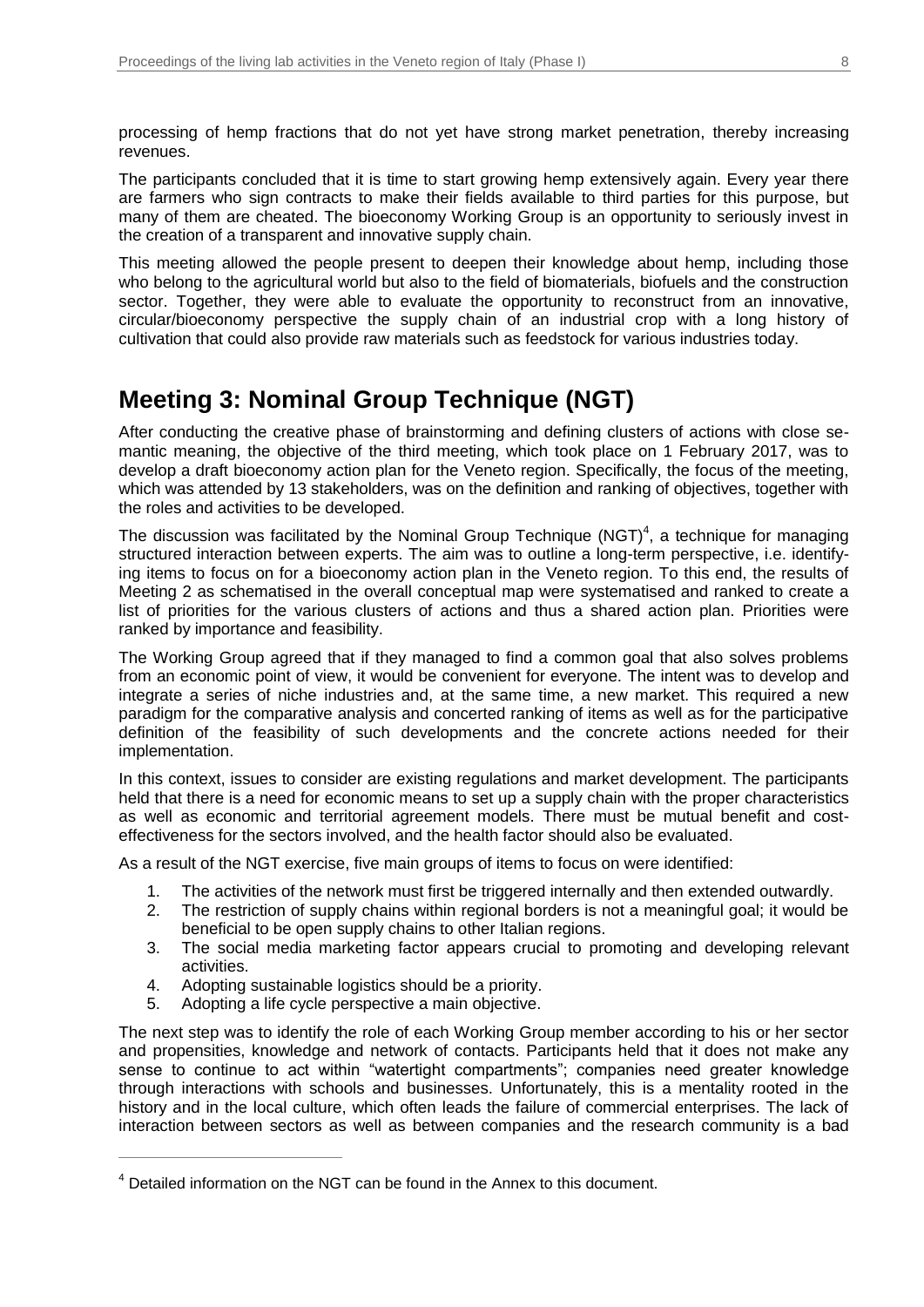habit that needs to be addressed. Interacting with schools and academia was also deemed of high importance.

The participants felt that developing a brand called "'BIO VENETO QUALITY MARK" could generate new start-ups, and the Working Group could grow into a network and enable small- and mediumsized enterprises (which represent the vast majority of enterprises in the Veneto region) to be known and to grow; to engage in target markets; and to export and internationalize. All of this would be much more difficult without cooperation across a network and without a brand that attests to the value of the products. In this context, the product-territory link is essential, and the issue regarding the circumscription of the brand to Veneto remains open to the idea of involving other regions too (in order to promote the Italian quality).

At the end of the meeting, the Working Group concluded that they are ready to focus on policy issues that are to be submitted to policy makers, local administrators and especially the Regional Government (Phase II of the Veneto living lab). The activities carried out were a preparatory step for the subsequent meetings, which will contribute to defining the policies to be implemented. According to the participants, the Working Group "offered food for thought", and some stakeholders got even more involved in the concept and practices of the bioeconomy. For example, one participant decided to plant two hectares of hemp; another provided contacts for suppliers and helped members of the Working Group to resolve problems through his contacts. This helped trigger new commercial contacts with suppliers of raw materials to employ in their business, including for textile material recovery for the realization of new products; green building; transforming materials into semi-finished products and alternative products. This meant re-engaging them in the business world in the form of products for sound absorption, thermal insulation, padding materials cleaning and curtains of various kinds. Working Group participants are becoming facilitators in local areas and are spreading information and knowledge.

Thanks to the three living lab meetings held so far, BioSTEP has created a network of stake-holders interested in the bioeconomy – and in the overall objectives of the BioSTEP project. Participants have not yet managed to find a common objective to implement a pilot project, but the synergies between these actors are strongly developed. The debates on certain issues and the follow-up meeting on certain themes or issues have provided for a support mechanism and mutual exchange of information and contacts, as well as opportunities for doing business.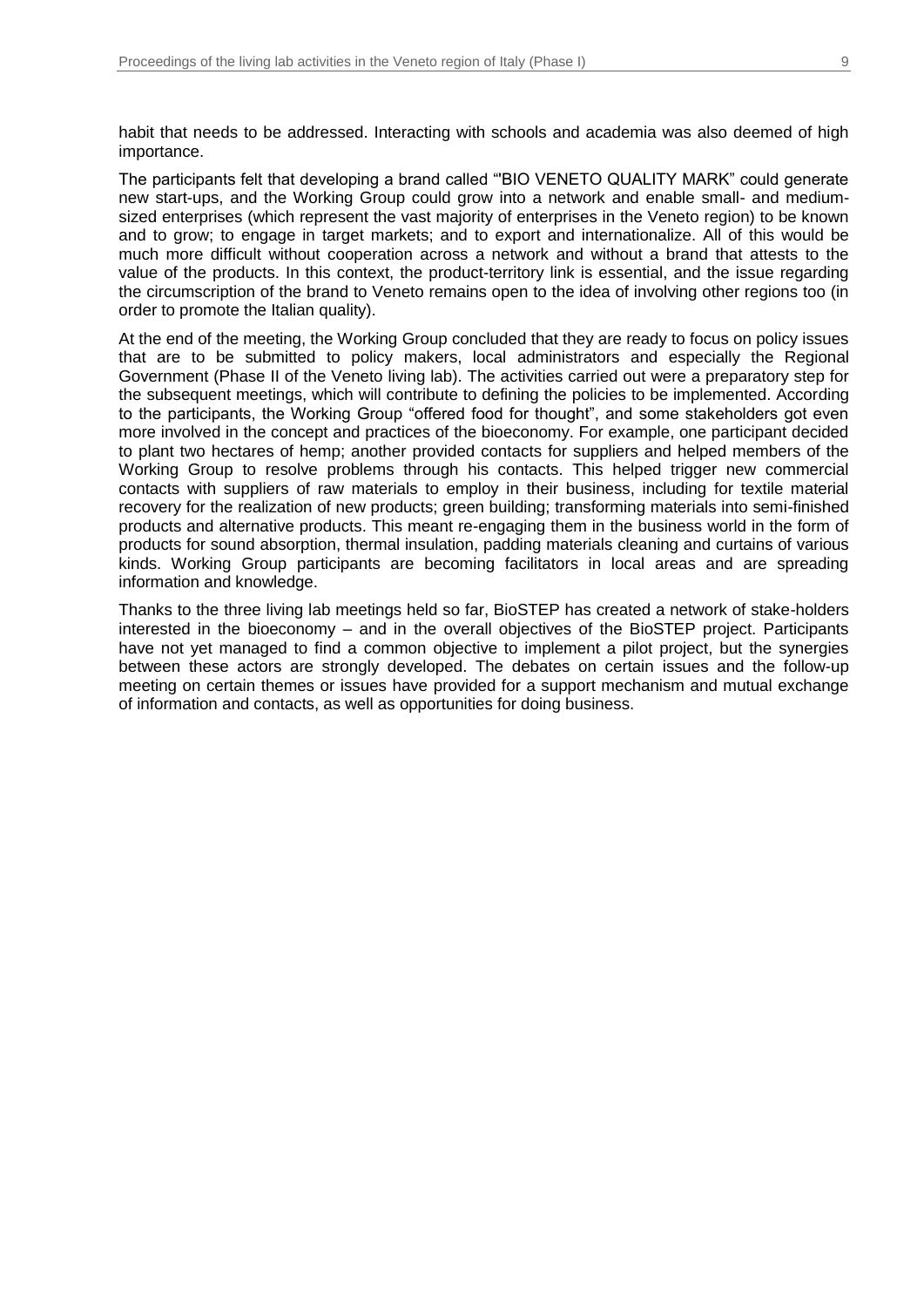# **ANNEX**

### **Living Labs: Concept and methods**

Participatory Design started from the simple standpoint that those **affected** by a design should **have a say** in the design process. Existing skills could be made a resource in the design process.

**Two types of values** strategically guided Participatory Design:

- 1. The social and rational **idea of democracy** as a value that leads to considerations of **conditions that enable proper and legitimate** user **participation**—what we refer to as "staging" and "infrastructuring" design Things.
- 2. The importance of making **participants' tacit knowledge** come into **play in the design process** — not just their **formal and explicit** competencies, but those practical and diverse **skills** that are **fundamental to the making of things** as objects or artifacts.

Hence, Participatory Design, as it emerged in the 1970s, might theoretically and practically be seen as a "modern" example of *Things* (socio-material assemblies dealing with matters of concern).

Participatory design:

- shifts from designs with pre-defined groups of "users" towards engagement with "milieus" (ecosystems);
- signals movement towards participatory design in open public spaces rather than within an organisation;
- signals movement away from "projecting" (predefined achievements) and towards processes and strategies of "infrastructuring" and "thinging";
- encourages open-ended infrastructuring and close experimental working to produce innovation outcomes hard to achieve within pre-defined project settings;
- fosters innovation in a broad sense of the word: social instead of narrow technical innovation;
- stresses the agonistic element: "agonistic public spaces";
- demonstrates how design and innovation have become distributed [ICT development made possible some empowerment of "people"]; and
- blurs borders among producers, partners, clients, and users.

### **A BioSTEP definition/perspective of/on living labs**

Living labs can be seen as innovation environments, as they:

- establish long-term relationships
- allow participants to become active co-creators
- demonstrate common characteristics among the more than 200 EU LLs:
	- situated in real world environments;
		- are user-driven;
		- collaborate with research, companies and the public (administration);
- aim to collaboratively develop new services and products also as a response to innovation environments that were too closed  $\rightarrow$  often resulting in failure to innovate !!
- design labs: collaborative learning environments;
- design for social innovation;
- social innovation can be a principle, an idea, a piece of legislation, a social movement;
- view society as a whole is a huge laboratory.

Living labs can also be seen as platforms of social innovation: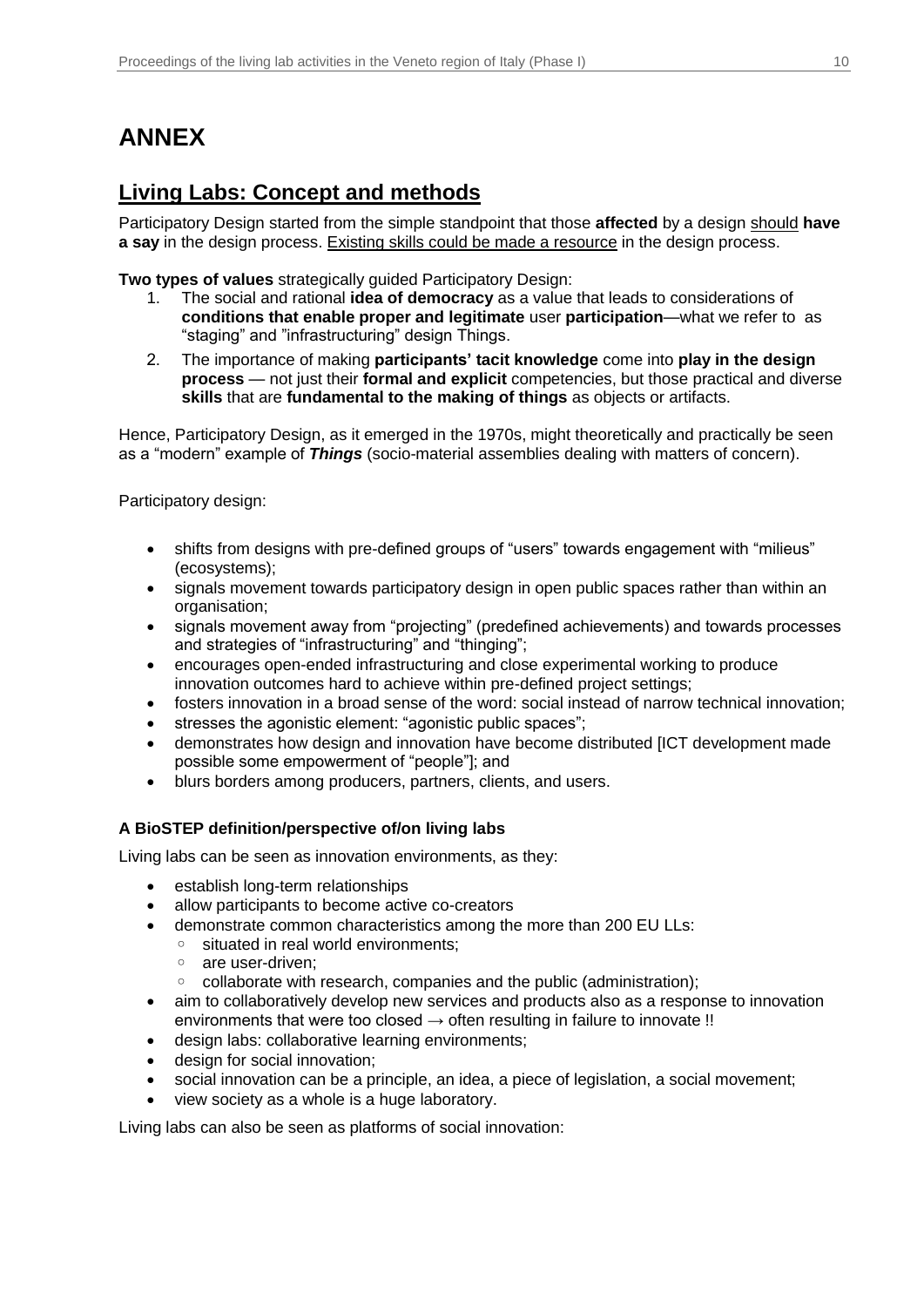- The frame of reference is the agonistic approach in the "democratic paradox" (Mouffe 2000)<sup>5</sup>.
- It is not always possible to achieve a consensus and rational conflict resolution, but rather a polyphony of voices and mutually vigorous but tolerant disputes among groups.
- These are political acts always taking place in a background of potentially challenged egemony.
- Public spaces are always plural, and where different projects confront one another.
- The goal of democratic politics is to empower a multiplicity of voices in the struggle of hegemony and at the same time to find constitutions to transform antagonism into agonism, and conflict between enemies to constructive controversies among adversaries;
- They are activities full of passion, more close to creative innovations than rational decision making processes.
- Questions of democratising innovation are always political hegemonic controversies and as such they concern the constitution of agonistic public places.
- The agonistic view on democracy brings us back to the Scandinavian model of participatory design and struggles for democracy at work.
- Maybe the match-making process between NGO's, commercial companies and academia from this perspective can be seen as too consensus driven, and acknowledging too little the role of existing hegemony in shaping the innovation space.
- On the other hand, this approach, especially with its focus on open-ended participatory social innovation, challenges the hegemonic view on innovation processes.
- There is movement from a purely technocratic view of innovation (the hegemonic view today) towards judging the value of an innovation by:
	- The degree to which it opens up constructive and sustainable questions and possibilities within a specific geographically and historically located situation; and
	- The degree to which it enhances democratic practices and/or living conditions.

### **Living labs, (existing) networks and networking**

A central challenge for participatory design today is providing alternative perspectives on participation and democratisation. This means actively exploring alternative ways of organising milieus for innovation that are more democratically-oriented than traditional ones focusing on expert groups and individuals (moving from the dominating technocratic view of innovation, moving from things to THINGS, where differences and controversies are allowed to exist, dilemmas are raised and possibilities explored).

The design researcher role becomes infrastructuring agonistic public spaces mainly by facilitating the building of arenas consisting of heterogeneous participants – legitimising those marginalised – maintaining network constellations, and leaving behind repertoires of how to organise sociomaterially when conducting innovative transformations.

### **Living labs and consensus methods**

 $\overline{a}$ 

Living Labs have received limited attention in the literature, linked to the novelty of the phenomenon, the high heterogeneity of cases and the consequent lack of definitions and acknowledged frameworks for scholarly analyses.

Using an analysis of the literature and case studies, Dell'Era & Landoni (2014)<sup>6</sup> proposed positioning this methodology among other design methodologies and highlight its peculiarities. They underline the co-creative potentialities, the awareness of users and the real-life settings. In particular, they clarified the peculiarities of the Living Lab methodology and introduced a model to support manager adoption of the appropriate Living Lab methodology.

<sup>5</sup> Mouffe, C. (2000): The Democratic Paradox. New York, NY: Verso.

<sup>&</sup>lt;sup>6</sup> Dell'Era, C. and Landoni, P. (2014): Living Lab: A Methodology between User-Centred Design and Participatory Design. Creativity and Innovation Management, 23: 137–154. doi:10.1111/caim.12061.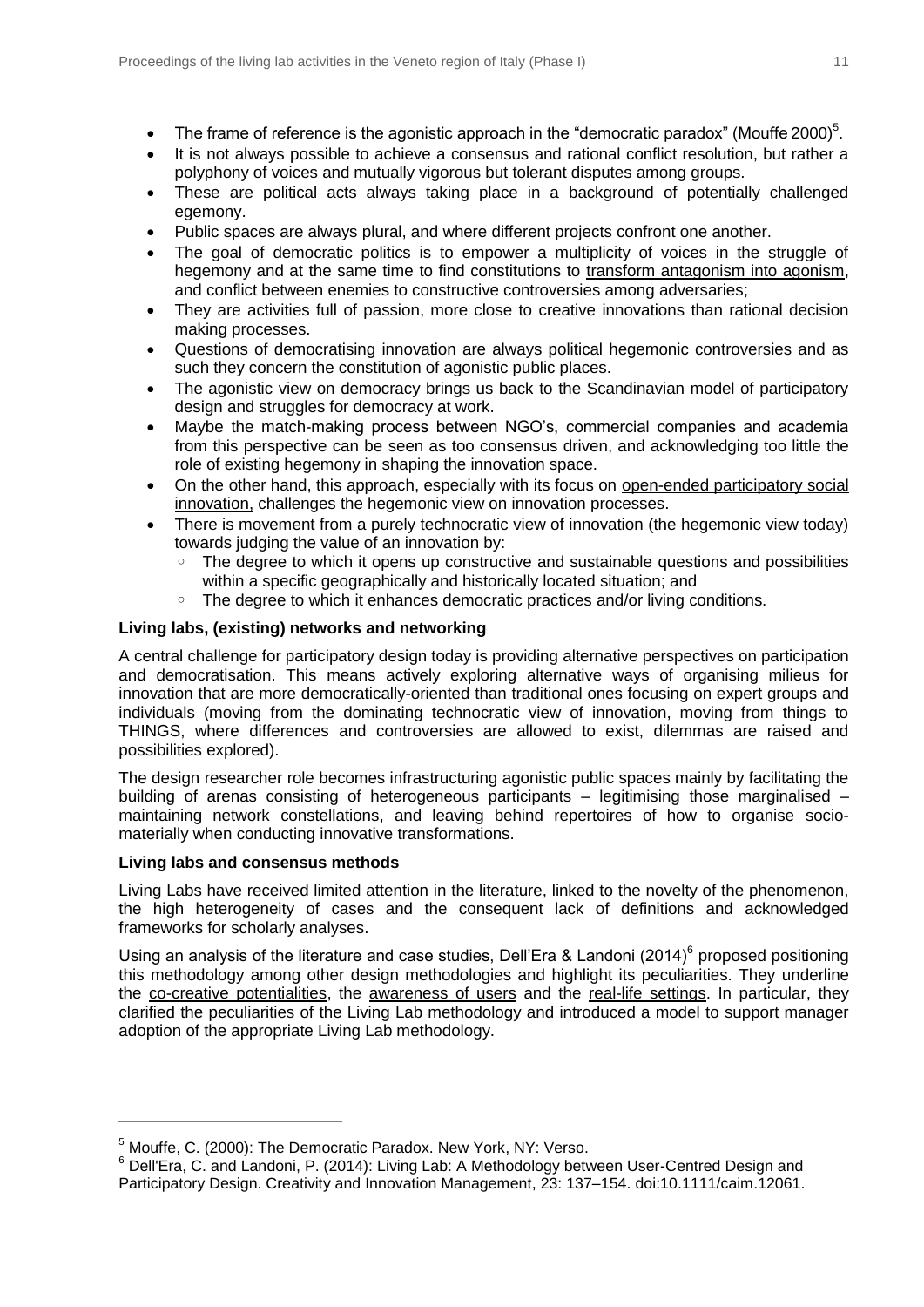- 1. On the one hand, the users are involved and aware of the process, as opposed to users studied by applied ethnography.
- 2. On the other hand, the users are not special in terms of skills or knowledge of the technologies as they are during lead user innovation.



Figure 3. Positioning of the Living Lab Methodology in the Design Research Methodologies Described by Sanders (2006)

The figure represents the partial overlapping and differences of these three methodologies on the map. In particular, this positioning allows us to show that:

(i) The context of use in the Living Lab methodology significantly affects the user's needs, similar to applied ethnography;

(ii) Users in the Living Lab methodology actively contribute to the innovation process, like the users in the lead user methodology, and

(iii) The co-creating activity of the Living Lab methodology usually supported by physical artefacts is aligned with participatory design approaches, specifically the Scandinavian methods.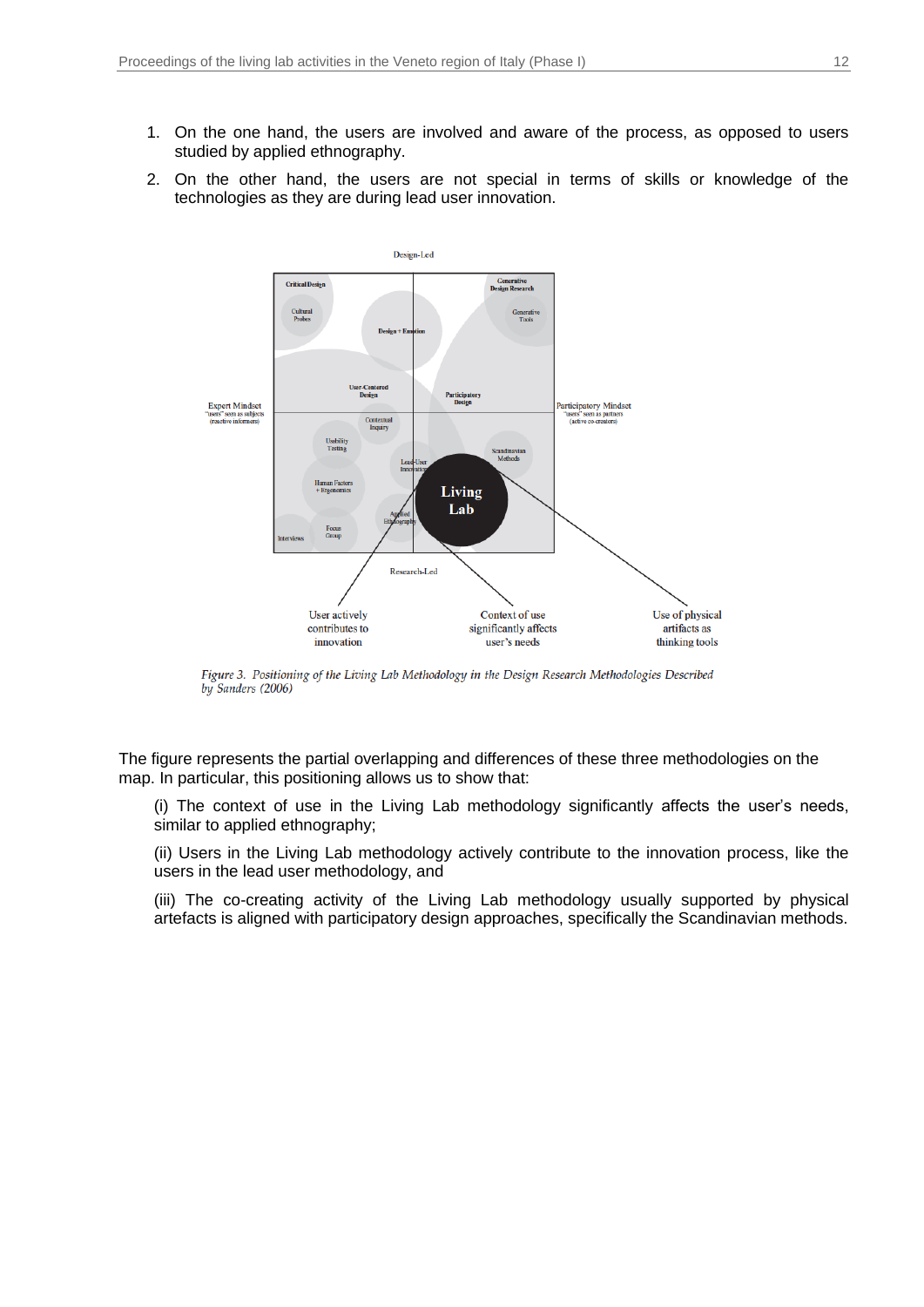### **Nominal Group Technique**

The Nominal Group Technique (NGT) is a technique of expert group management that tends to bring out the full potential of information presented in the group by avoiding or limiting possible distortions that occur during ordinary meetings.

The NGT is part of the Consensus Method, which takes as a measure of trust of reliability the homogeneity within the group using the paradigm.

If a group of experts describes a phenomenon evenly it is highly likely that the phenomenon is actually as described.

The use of NGT allows, in a limited time, to attribute to a set of elements a quantitative estimate shared in the expert group compared to certain criteria such as the relevance, feasibility, distribution, etc.

### *When to use NGT*

The NGT is used in many different areas, and some of the goals can be summarized as follows:

 Attribute weighting factors shared by various stakeholders in decision-making systems in an evaluation or descriptive field

Example: locate a weighting factor to be given to the criteria for assessing the quality of a service or the evaluation of criteria for selecting projects to be financed.

 Identify the importance or the spread of attitudes or knowledge present in populations hardly audiences through traditional surveys

Example: evaluate the determinants of parents who choose not to vaccinate their children

 To realize predictions of phenomena for which there is no reliable information or you can plan a non-linear evolution

Example: predict the possible evolutionary scenarios of migratory pressure in a given area

To predict the impact of the implementation of policies, projects or interventions

Example: To foresee how it will change the percentage of sedentary after the implementation of a policy of support to the movement

 To have an early indication on the progress of a phenomenon in situations of scarcity of resources to make a search with the characteristics of statistical representativeness

Es: investigating the use of leisure time among young people in a given area.

To check the degree of homogeneity with respect to certain elements within a working group

Es: to ensure the management of an organization will share the development lines

### *Basic principles*

The main concepts underpinning the Delphi family techniques are:

- Divide the idea of creator, thus limiting the effects of leadership and alignment of signs not on shared ideas but on what it is referred to by leaders or persons who no longer are able to influence the group.
- Divide the creative moment from the evaluation one so as to bring out any ideas and directions of the group, even those that may be considered unimportant initially but that could just be original and later important elements.
- Give a chance to the experts to change their judgment. In fact, the iteration of the collection of information on individual items and the discussion on diversity of opinions allows experts to revise their views on the basis of enrichment the analysis carried by other experts.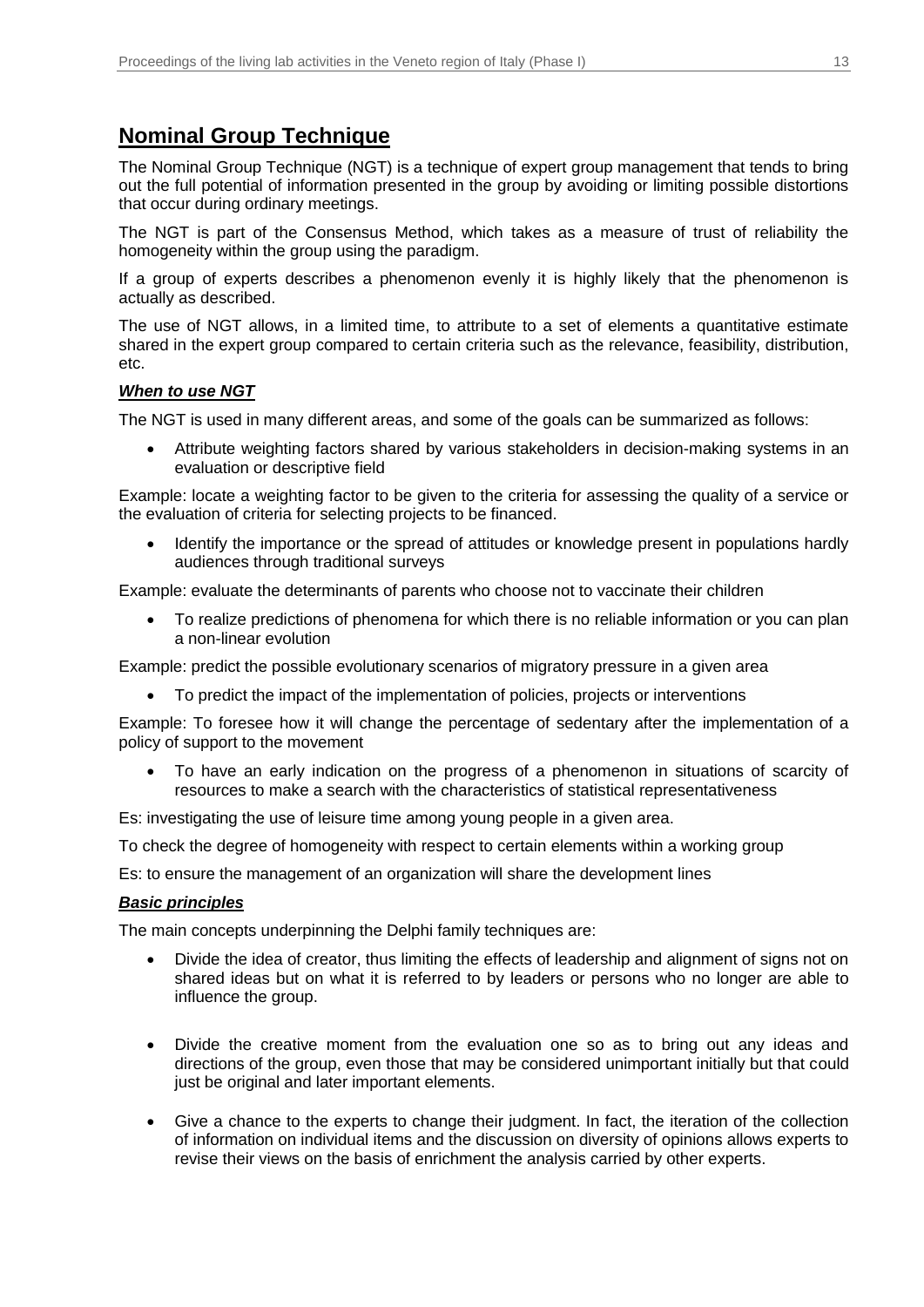Measure the trustworthiness of judgment on consent, the measure of the reliability of numerical values allocated to the evaluation criteria adopted (e.g. dissemination, importance, impact, ...) will be directly linked to the degree of homogeneity in the group.

### *How does it work?*

A NGT session normally consists of several phases of NGT work that can be summarized as indicated below.

### **Preliminary Stage**

The first step is to define the objects that the experts will be asked to evaluate.

This is a very important step because it is the moment of the construction of meanings: through the comparison experts share a language and can make their original contribution to deciding what to evaluate. This stage may also be achieved before assessing what was managed through NGT, i.e. during another meeting, or at a distance, often using different methods and/or enhancing the products of previous phases of work.

The outcome of this concept phase takes the form of a list of items that will be subsequently assessed by experts.

### **Evaluation Phase: the realization of the NGT**

NGT sessions are managed by a conductor who earlier defines the objectives of the work, presents the rules that guide the evaluation stage of ideas, decides the execution times of the session and presents the result of the conceptual work done previously on the creative material (list of items produced in phase A).

The conductor's task is to enhance the meaning of participation, to dispel the doubts about this method, to increase the motivation of the experts and to share the work done previously.

Then the true and proper NGT session begins through the following steps:

### **1. The definition of criteria and rating scale**

At this stage they fix the "rules of the game": the criteria against which the experts involved should express their opinions are defined (i.e. the importance of a given element, the feasibility of a given intervention, the broadcast of a particular issue) as well as the numerical scales that will be used will be used to evaluate them (i.e. from 1-5 or 0-100).

### **2. Formulation of the opinions from the experts**

At this point each expert involved uses a computer on a wireless network with other experts to express his or her opinions using the rating scale previously agreed on. The opinions expressed by individuals remain anonymous and are not disclosed to third parties.

### **3. Discussion**

The scores are processed in real time by the software and projections of central tendency and dispersion

- The items on which there is homogeneity of judgment are not further explored or discussed
- Items that are characterized by a higher variability of the opinions expressed are addressed individually through a comparison of participants to investigate the reasons for this difference in evaluation. The debate is focused on the item being discussed and not on persons: in the course of the confrontation, you are not interested in knowing the judgment that the individual person gave or how the items may justify a particular judgment (whether the individual assessments may have expressed). The aim is to make an effort to consider the different points of view and then possibly to reconsider one's own.

### **4. The iteration of the evaluative stage**

The items that were discussed are reintroduced to the experts for a second vote to determine whether the comparison has led to greater sharing. The evaluation process stops when the experts